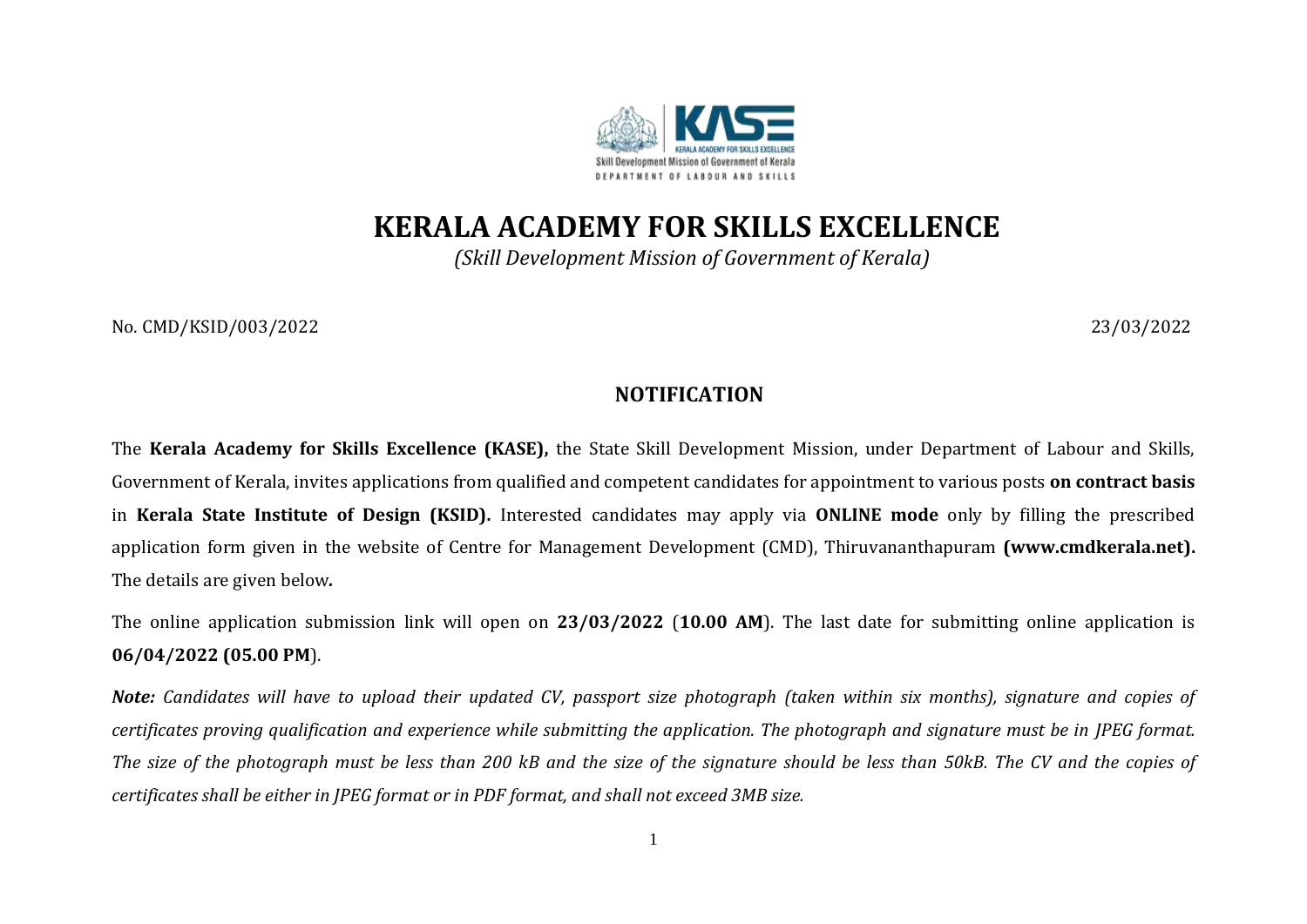## **DETAILS OF THE POST**

The details regarding the qualification and experience required, number of vacancies, upper age limit and remuneration are given in the table below.

| Sl.<br>No.     | Post                               | Qualification                                                                                                                                       | Experience#                                      | <b>Upper Age Limit</b><br>(As on 23.03.2022) | <b>Consolidated</b><br><b>Monthly</b><br>Remuneration |
|----------------|------------------------------------|-----------------------------------------------------------------------------------------------------------------------------------------------------|--------------------------------------------------|----------------------------------------------|-------------------------------------------------------|
| $\mathbf{1}$   | Librarian<br>Vacancy: 01           | University Degree in any subject & with a Degree<br>in Library Information Science<br><sub>or</sub><br>PG Degree in Library and Information Science | 2 to 3 years'<br>experience in<br>relevant field | 40 years                                     | $24,520/-$                                            |
| $\overline{2}$ | Assistant Librarian<br>Vacancy: 01 | Degree/Diploma in Library Information Science<br><sub>or</sub><br>PG Degree/Diploma in Library and Information<br>Science                           | 1 to 3 years'<br>experience in<br>relevant field | 40 years                                     | $22,290/-$                                            |
| 3              | Male Warden<br>Vacancy: 01         | University Degree in any subject                                                                                                                    | 2 to 3 years'<br>experience in<br>relevant field | 40 years                                     | $30,000/-$                                            |

*# Only post qualification work experience of the candidate until 23.03.2022 will be considered.*

*Note:*

- **The period of contract appointment will be initially for 1 year and extendable up to 3 years.**
- Candidates should apply through online mode only.
- It shall be noted that admittance to various stages of the recruitment will be provisional only, and will not confer any claim unless various other conditions of selection processes are satisfied. Detailed scrutiny of the applications/credentials will be conducted before interview/appointment. Any discrepancy found during the detailed scrutiny will result in the rejection of the candidature.